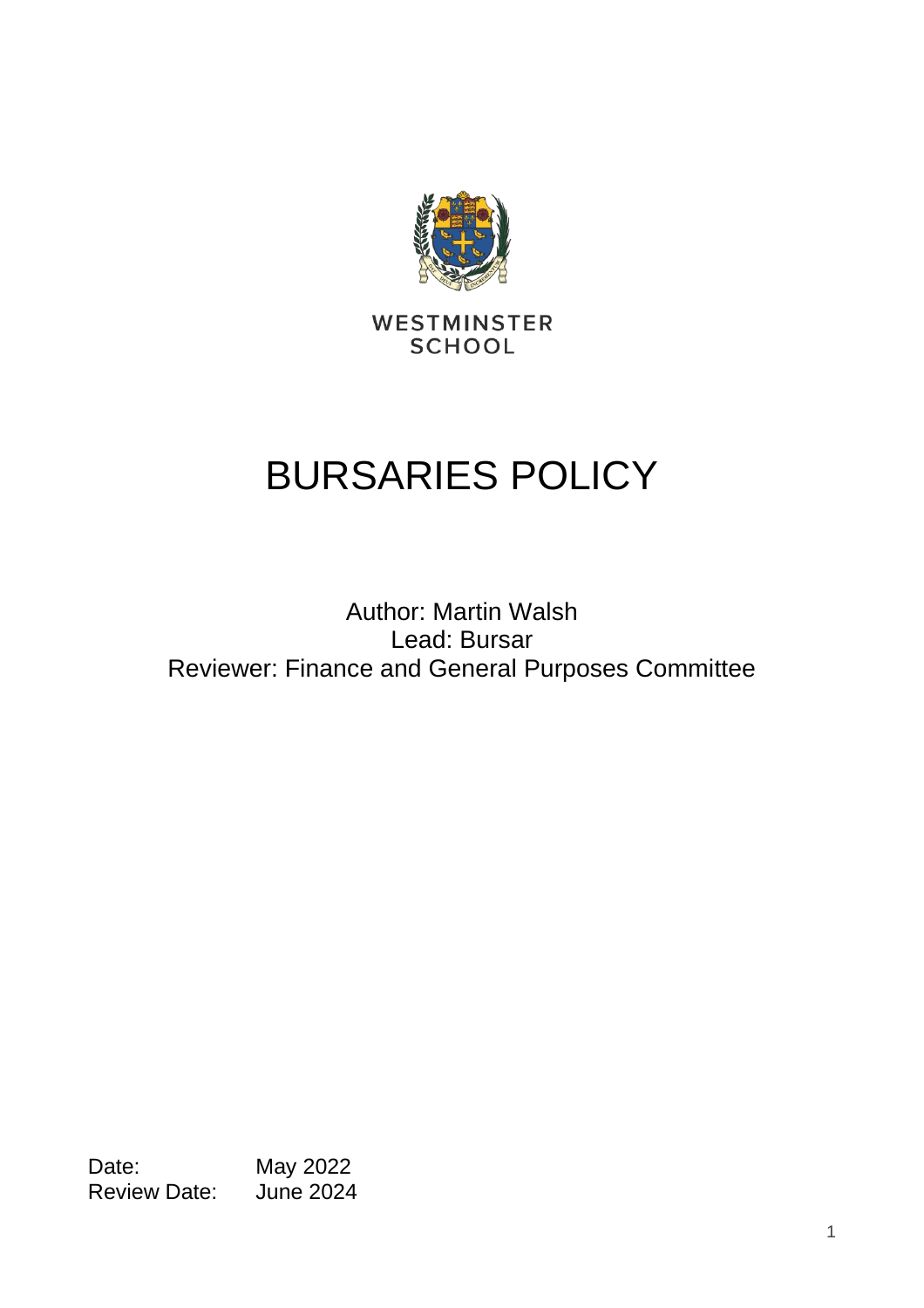

### WESTMINSTER **SCHOOL**

## **BURSARIES POLICY**

## INFORMATION FOR PARENTS APPLYING FOR AN ACADEMIC BURSARY AT 11+, 13+ OR 16+

#### **OVERVIEW**

Parents considering applying for financial support for their child, should read all the information below carefully before proceeding with their application. This policy applies to pupils in Westminster Under School (the Under School) and to pupils in Westminster School (the Great School): both schools together constitute the School or Westminster.

#### **THE PURPOSE OF A BURSARY**

The purpose of a bursary is to give financial support to a child who has the academic ability to benefit from a Westminster education but whose parents would not be able to afford the fees either wholly or in part without unacceptable hardship.

#### **WHO IS ELIGIBLE?**

The School does not have inexhaustible funds for bursaries and therefore the Governing Body has decided that help may only be offered to pupils on entry at Year 7 (11+), Year 9 (13+) or Year 11 (16+) who live in London within the M25 London orbital, and who are able to commute daily to School. Boarding bursaries will not be awarded (with the exception of Queen's Scholars at the Great School who must board and who need additional financial support).

The Governing Body's criteria for the award of a bursary may be summarised as follows:

• **The child's academic ability** 

Every child who enters Westminster Under School or Westminster School must gain their place on academic merit. This is determined by examination and interview.

#### • **Point of award**

A bursary is only awarded on entry to the School, at 11+, 13+ and 16+ only. Bursaries are not offered at any other entry points.

#### • **Parents' and child's residence**

#### Eligible:

Means-tested bursaries are available on entry to the School, at 11+, 13+ and 16+ only, where the child will have right to live and study in the UK on commencement of their studies at the School and at least one of the parents and the child have lived in the UK for at least two continuous years at the time of applying for a bursary.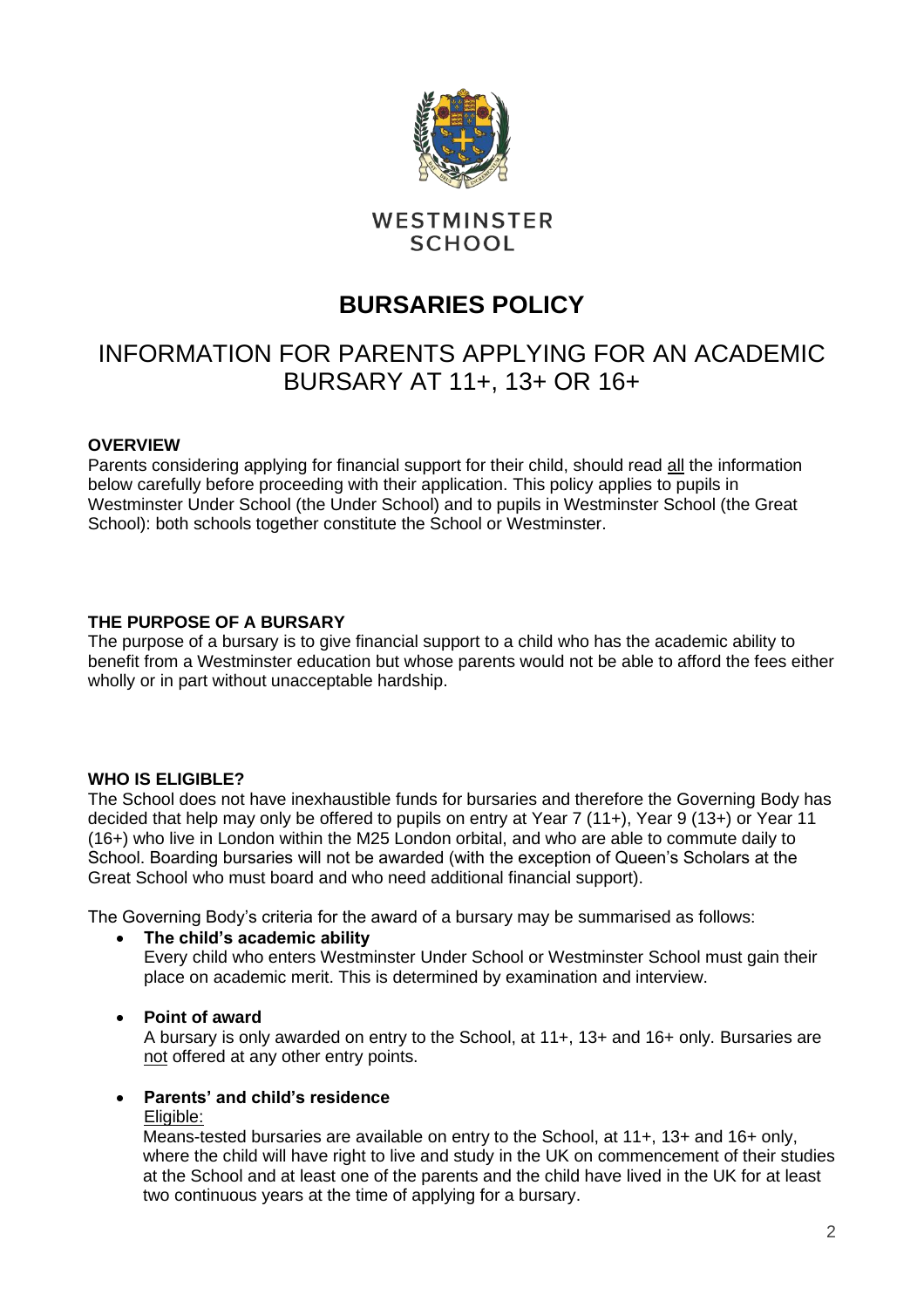Parents who qualify under the above criteria must also live inside the M25 London orbital at the time of applying for a bursary and whilst their child is in receipt of bursary funding from School. The expectation is that their child will commute from home to School each day.

Other than for Queen's Scholars, bursaries are available for day pupils only.

#### Not eligible

Bursaries are not available to children of parents who have not lived in the UK continuously in the two years prior to applying for a bursary; or live outside the M25 London orbital at the date of application for a bursary or whilst their child is in receipt of bursary funding from School.

#### • **Parents' financial circumstances**

There are no exact financial criteria for bursaries, but in judging a family's needs, all income, essential expenditure, and all assets in savings, investments and property will be assessed. Where for example a home is considered to be too large, in an expensive area or where excess equity could be released, a family may be expected to downsize or remortgage as necessary to release funds for school fees. It is also expected that savings in shares, ISAs, other investments and equity in second homes will be released. The School will then assess what level of bursary (between 10% and 100% of the fees) is needed. If in doubt of financial eligibility for a bursary, parents are encouraged to apply.

#### **THE BURSARY PROCESS**

There are three stages to the bursary assessments:

#### **1. Passports and evidence of residence**

Photocopies or scans of both parents' and the child's passports must be provided as evidence of identity. The School may also ask for satisfactory evidence that at least one of the parents and the child have lived in the UK for at least two years including UK council tax and utility bills. If eligible, the next stage is Part A.

#### **2. Part A (Initial Assessment)**

The purpose of the initial assessment is for parents to provide a brief summary of their financial circumstances so that the School is able to establish whether a bursary is likely to be needed. It is essential that parents complete the Part A form in full and on time. At the School's discretion, incomplete or late forms may not be processed. Any relevant background information should be included in the "Additional Comments" section of the Part A form.

The Bursar will assess the Part A and, if it is judged that the child is likely to need or to qualify for a bursary, parents will be asked to submit a more detailed Part B (In-depth Assessment) bursary application form.

Single Parents should refer to Sections 1-5 of the Specific Guidance for Parents" below. This outlines the information that must be provided regarding the child's circumstances when completing the Part A form. The information is to be entered in the "Additional Information / Comments by Parents" box located at the end of the form.

#### **3. Part B (In-depth Assessment)**

The purpose of Part B is to allow the School to make a full assessment of a family's financial circumstances and needs. Part B will ask for several pieces of information and supporting evidence. It is essential that the Part B Form be completed in full and that copies of all supporting documents required are provided. At the School's discretion,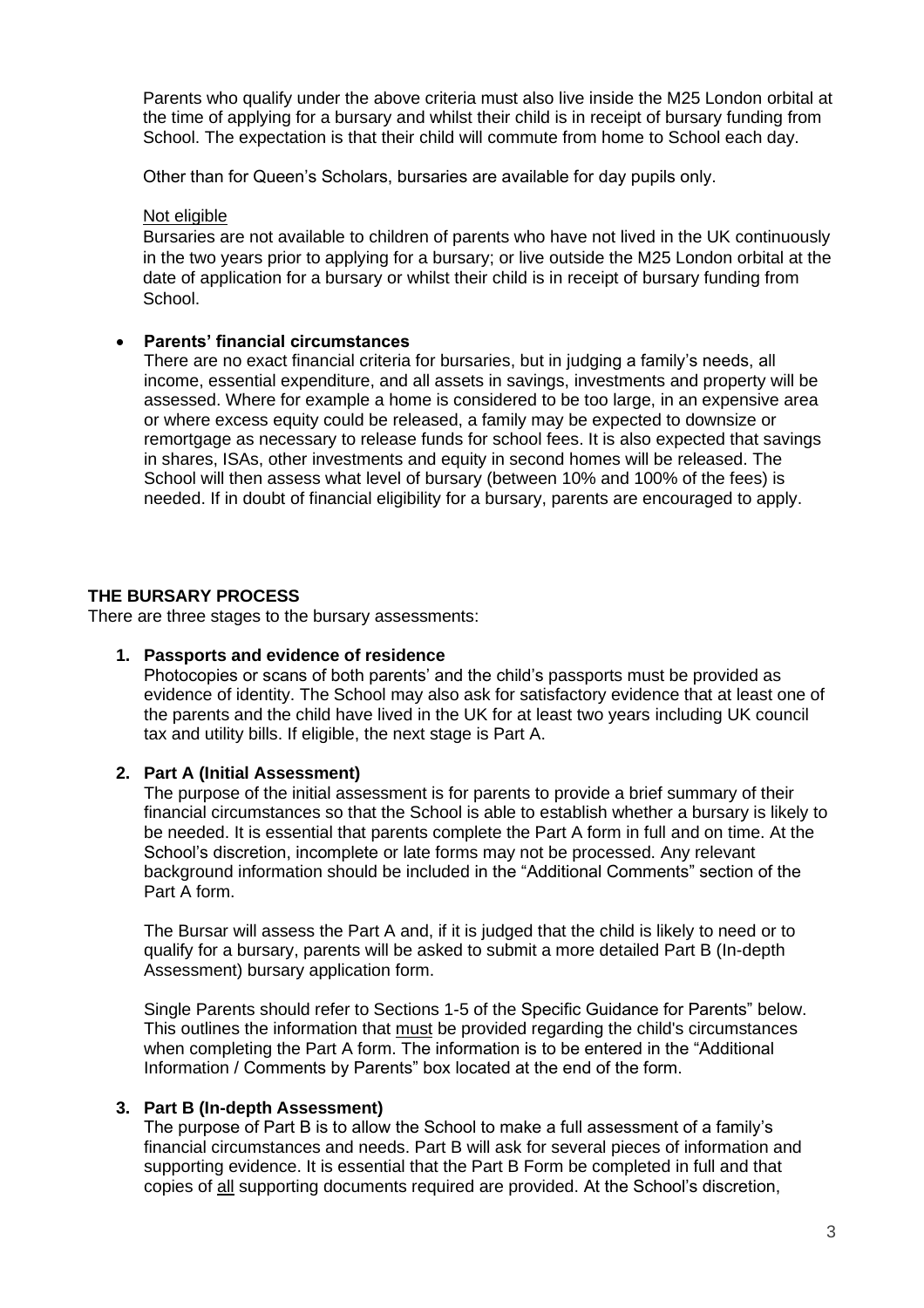incomplete forms may not be processed.The Part B and supporting documents should be returned by the deadline. Late applications will not be considered.

The supporting financial documents required from both parents will include copies of:

- Latest 12 months' full bank statements for all bank accounts (Current, Savings, ISA, Investment accounts) and credit card accounts (please note that account summary pages are not sufficient, full bank statements are required).
- Most recent P60s or payslips (or latest Company Annual Report & Accounts if selfemployed).
- Latest mortgage statement or latest rent statement if rent is paid.
- Proof of all benefits received (e.g.: Child Benefit, Universal Credit, Disability Living Allowance etc.).

All bursary awards are decided by the Master and / or Head Master, as approporiate, on the advice of the Bursar. It is not possible to give a forecast of the level of any bursary award in advance of any award. However, parents will be told if, based on the Part A (Initial Assessment), a bursary would not be awarded and their application for a bursary will be closed by the School. If parents are asked to submit a Part B (In-depth Assessment) this does not mean that an award will be made, merely that the parents' circumstances are within the bracket for further consideration.

Completion of the applications may be time consuming and will involve a degree of intrusion by the School into a family's private financial affairs, but parents may be assured that papers will be carefully handled. If a child gains a place, the application and all papers will be retained for the record. If the child does not come to Westminster, papers will either be returned to parents if requested, or destroyed.

#### **SPECIFIC GUIDANCE FOR PARENTS**

Parents are requested to read the following guidance notes before completing bursary application forms. If they have difficulty answering any of the questions, they should consult the Bursar's PA, in the first instance (e: [bursar.secretary@westminster.org.uk](mailto:bursar.secretary@westminster.org.uk) or t: 020 7963 1028).

#### **Parents / Guardians / Single Parents**

- 1. It is assumed that both natural parents have a joint interest in the education and general welfare of the child and therefore both parents' financial circumstances will be taken into account.
- 2. In cases where parents are separated or divorced, it is assumed that both parents retain that joint interest in their child and that financial provision for the child's education remains a joint matter. If there is a relevant Court Order in place, this must be submitted to the Bursar's PA (e: [bursar.secretary@westminster.org.uk\)](mailto:bursar.secretary@westminster.org.uk).
- 3. For applications from single parents, the following information regarding the child's circumstances must be provided:
	- Where is the other parent now?
	- Has the child's other parent remained in contact?
	- If not, when did their contact cease?
	- Does the child's other parent contribute financially for the child?
	- If not, when did they cease contributing?
- 4. Where either parent has remarried, their new family circumstances and responsibilities will be taken into account by the School. Fully completed bursary forms and full financial declaration of all income and assets are required, as follows: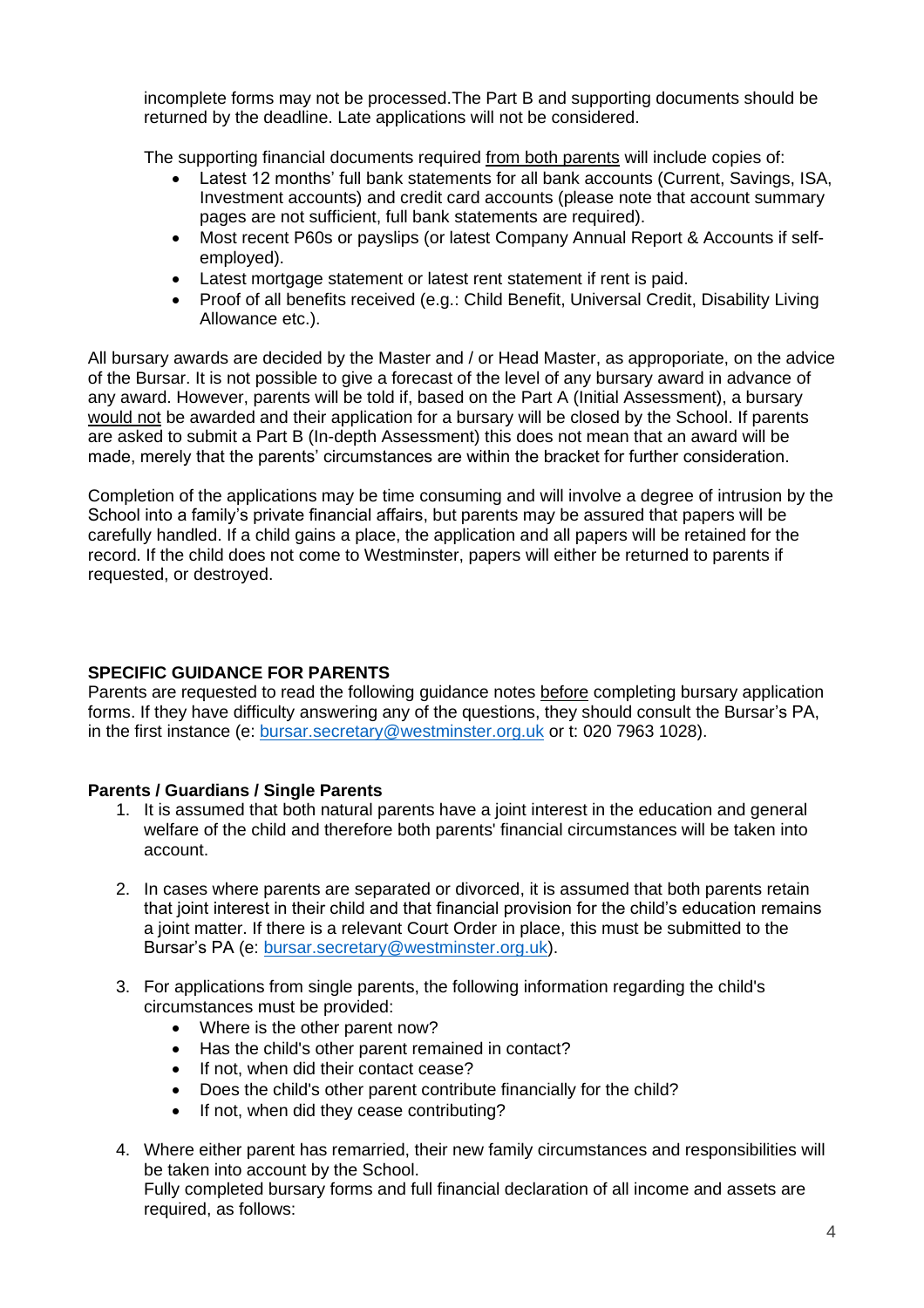- A joint application from both the father and the mother of the child.
- If the parents are divorced or separated, a joint application from both the father and the mother of the child is preferred, although separate applications will be accepted where the parents so wish. Confidentiality will be maintained if requested.
- If the child has a single parent only, an application from both the single parent and from the child's other parent if they are still in contact with the child (see No. 3 above).
- If one of the child's natural parents is dead, an application from the surviving parent. If they have remarried, a joint application from the parent and step-parent is requested.
- If the child has no parents, applications from their guardian(s) are required, or if the child has no guardian, then from the person(s) who have legal custody of the child.

#### **Declaration concerning validity of information**

The declaration at the end of bursary application forms should be signed by both parents (see note 1 and 2 above) of the child for whom application is made. If only one parent signs the form, the reason must be stated.

#### **Income**

Actual income should be declared for the current financial year and, if known, for the forthcoming year. In the case of self-employed persons and others who have not finally agreed their income for the last financial year with HMRC, a statement of income so agreed should be given for that year, together with a note to that effect. Persons who normally use an accounting year other than April to March should state this fact and give the dates to which income declared refers.

Income from all sources must be included. Gross income before Tax / NI / Pension contributions should be declared. In all cases income arising outside the UK should also be included.

No deductions should be made in respect of allowances made for tax purposes or otherwise (specifically: personal allowances; superannuation contributions; mortgage interest; covenants; and income from abroad). The amount of Tax / NI / Pension contributions or other deductions should be recorded on the form.

The full amount of all welfare benefits should be declared.

Parents should declare the gross amount of all income received by children who are wholly or mainly dependent on them, excluding only any sums earned from the child's part-time employment (e.g.: Saturday or holiday jobs). Parents should also declare all income received under deeds of covenant, sums received as scholarships, student awards and funds held in trust for the child.

#### **Assets**

Parents should declare the value of all assets including their main home, second/additional properties, savings and investments in shares / ISAs, etc. Internet websites such as Zoopla.com offer property valuations at no cost. It is expected that savings in shares, ISAs, other investments and equity in second homes will be released to meet school fees.

#### **Expenditure**

Mortgage repayments should be shown separately from any property/contents insurance payments.

Documentary evidence is required for mortgage, rent payments and council tax.